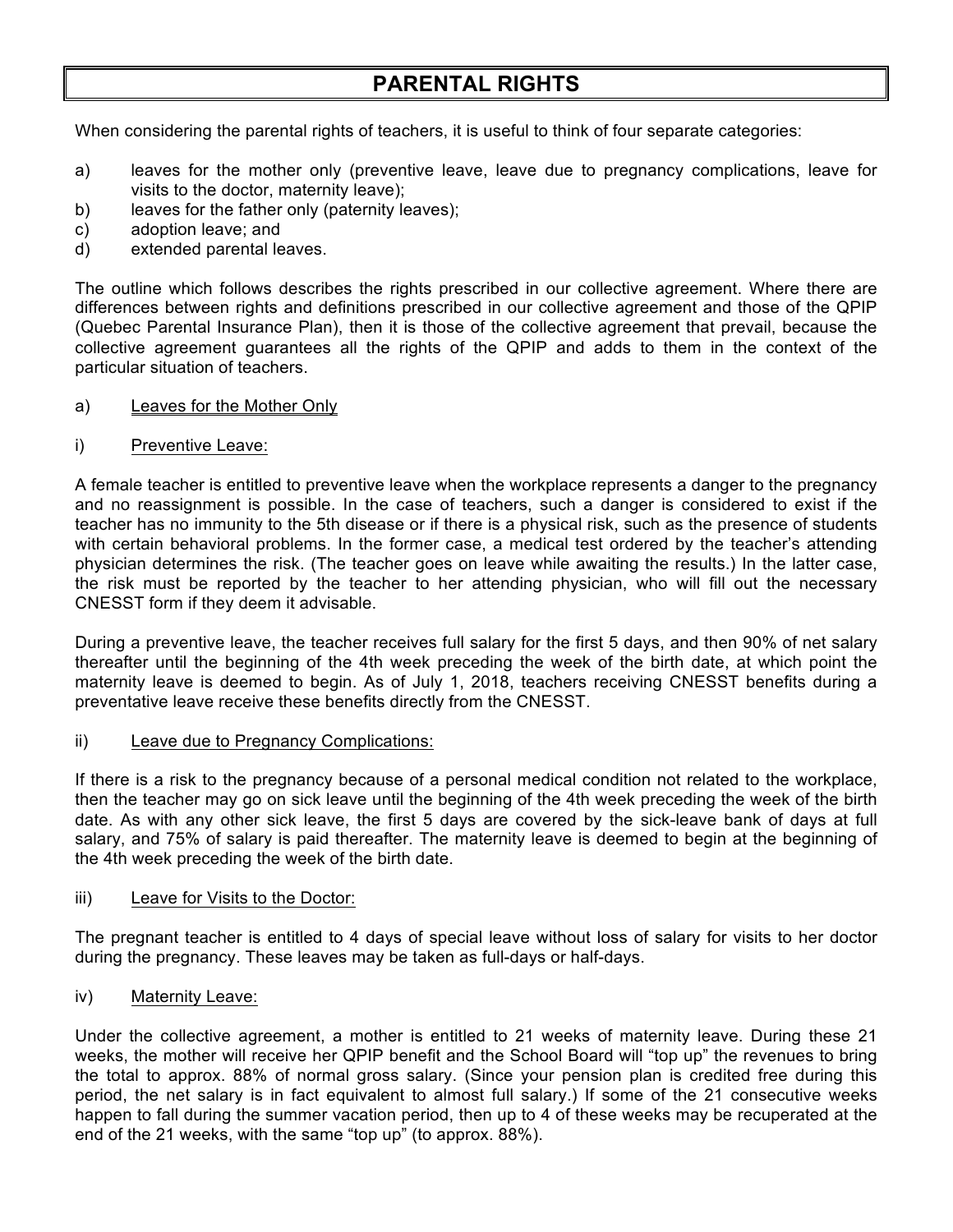## v) In the event of miscarriage:

In the event of a miscarriage before the  $20<sup>th</sup>$  week, a teacher is entitled to salary insurance for the period of absence prescribed by the doctor. If the miscarriage occurs after the 20<sup>th</sup> week, the teacher is entitled to maternity leave as described in section iv above.

### b) Leaves for the Father Only

### Paternity Leaves:

Under the collective agreement, the father is entitled to 5 days of leave related to the birth of the child, paid for entirely by the School Board. These 5 days must be taken between the time that delivery begins and the 15<sup>th</sup> day following the return home of the mother or child. The father is then also entitled to choose another 5 consecutive weeks of paternity leave from the School Board, during which time he may receive up to 5 weeks of paternity benefit from the QPIP, with a top-up (to 100% of salary) paid by the School Board. This leave also applies to female teachers whose partner gives birth.

# c) Adoption Leave

An adopting parent is entitled to paid adoption leaves which are the same as paternity leaves with pay. (See Leaves for the Father Only above).

An adopting parent may also take the same extensions of leave of absence as is the case following a maternity or paternity leave. (See Extended Parental Leaves below.)

## d) Extended Parental Leaves

After a maternity leave, paternity leave or adoption leave, a teacher may begin a further leave of absence. Let's call these further leaves "extended" parental leaves. They are without salary from the School Board (though one or other or both of a parental pair may still be entitled to some continuing QPIP benefits). Under our collective agreement there are basically 5 "paths" for these extended leaves, which are adapted to the situation of teachers. Just prior to the end of a maternity, paternity or adoption leave, the School Board is entitled to know which path of extended leaves the teacher wishes to follow.

# **Option a: Use of accumulated sick-days**

This option can be paired with any one of the other four options.

# **Option b: Full-time leave without salary**

To the end of the current school year and for a maximum of two more school years.

#### **Option c: Full-time leave without salary for a maximum of 52 consecutive weeks**

The duration of the leave may vary from 1 to 52 weeks taken consecutively, but not beyond 70 weeks following the birth of the child.

#### **Option d: Leave without salary for part of the year over a period of not more than two years**

This option allows me to take leave for a given period (e.g., August to December, January to June).

# **Option e: Part-time leave without salary**

Part-time work (part of the week or part of the day) for a maximum of two full years. If my leave without salary begins during the course of the year, I have to wait until the following year to begin part-time work. In the interim, I have the choice of full-time leave without salary or working full time.